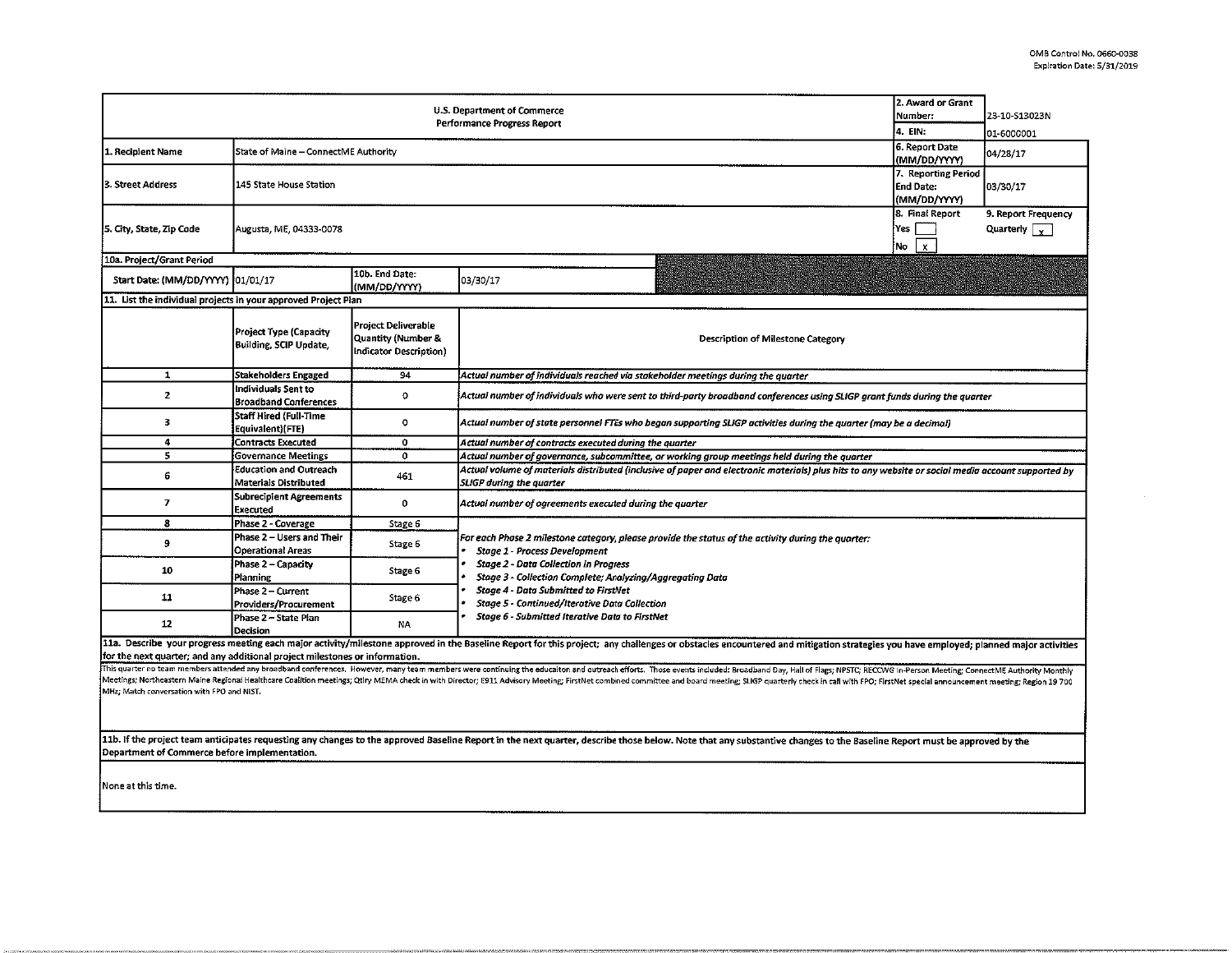| 11c. Provide any other information that would be useful to NTIA as it assesses this project's progress.                                                    |                            |                     |                                  |                      |                                      |                   |                 |                                         |                                          |  |
|------------------------------------------------------------------------------------------------------------------------------------------------------------|----------------------------|---------------------|----------------------------------|----------------------|--------------------------------------|-------------------|-----------------|-----------------------------------------|------------------------------------------|--|
| The anticipated state budget cycle may change the agency that hosts this grant.                                                                            |                            |                     |                                  |                      |                                      |                   |                 |                                         |                                          |  |
|                                                                                                                                                            |                            |                     |                                  |                      |                                      |                   |                 |                                         |                                          |  |
| 11d. Describe any success stories or best practices you have identified. Please be as specific as possible.                                                |                            |                     |                                  |                      |                                      |                   |                 |                                         |                                          |  |
| None at this time.                                                                                                                                         |                            |                     |                                  |                      |                                      |                   |                 |                                         |                                          |  |
| 12. Personnel                                                                                                                                              |                            |                     |                                  |                      |                                      |                   |                 |                                         |                                          |  |
| 12a. If the project is not fully staffed, describe how any lack of staffing may impact the project's time line and when the project will be fully staffed. |                            |                     |                                  |                      |                                      |                   |                 |                                         |                                          |  |
| ĮΝA.                                                                                                                                                       |                            |                     |                                  |                      |                                      |                   |                 |                                         |                                          |  |
| 12b. Staffing Table - Please include all staff that have contributed time to the project. Please do not remove individuals from this table.                |                            |                     |                                  |                      |                                      |                   |                 |                                         |                                          |  |
| Job Title                                                                                                                                                  | FTE%                       |                     | Project (s) Assigned             |                      |                                      |                   |                 |                                         | Change                                   |  |
|                                                                                                                                                            |                            |                     |                                  |                      |                                      |                   |                 |                                         | Reduction in paid time;                  |  |
| Program Director, ConnectME                                                                                                                                | 50%                        | SLIGP - all aspects |                                  |                      |                                      |                   |                 | increase in match time                  |                                          |  |
| Authority                                                                                                                                                  |                            |                     |                                  |                      |                                      |                   |                 |                                         |                                          |  |
|                                                                                                                                                            |                            |                     |                                  |                      |                                      |                   |                 |                                         |                                          |  |
|                                                                                                                                                            |                            |                     |                                  |                      |                                      |                   |                 |                                         |                                          |  |
|                                                                                                                                                            |                            |                     |                                  |                      |                                      |                   |                 |                                         |                                          |  |
| 13. Subcontracts (Vendors and/or Subrecipients)                                                                                                            |                            |                     |                                  |                      |                                      |                   |                 |                                         |                                          |  |
| 13a. Subcontracts Table - include all subcontractors. The totals from this table must equal the "Subcontracts Total" in Question 14f.                      |                            |                     |                                  |                      |                                      |                   |                 |                                         |                                          |  |
| Name                                                                                                                                                       | <b>Subcontract Purpose</b> |                     | <b>Type</b><br>(Vendor/Subject.) | RFP/RFQ issued (Y/N) | Contract<br><b>Executed</b><br>(Y/N) | <b>Start Date</b> | <b>End Date</b> | <b>Total Federal Funds</b><br>Allocated | <b>Total Matching Funds</b><br>Allocated |  |
| Tilson                                                                                                                                                     | FirstNet SLIGP all aspects |                     | Vendor                           | Y                    | Y                                    | 10/1/2014         | 8/31/2018       | \$744,815.00                            | \$0.00                                   |  |
|                                                                                                                                                            |                            |                     |                                  |                      |                                      |                   |                 |                                         |                                          |  |
|                                                                                                                                                            |                            |                     |                                  |                      |                                      |                   |                 |                                         |                                          |  |
|                                                                                                                                                            |                            |                     |                                  |                      |                                      |                   |                 |                                         |                                          |  |
| 13b. Describe any challenges encountered with vendors and/or subrecipients.                                                                                |                            |                     |                                  |                      |                                      |                   |                 |                                         |                                          |  |
|                                                                                                                                                            |                            |                     |                                  |                      |                                      |                   |                 |                                         |                                          |  |
| INA.                                                                                                                                                       |                            |                     |                                  |                      |                                      |                   |                 |                                         |                                          |  |